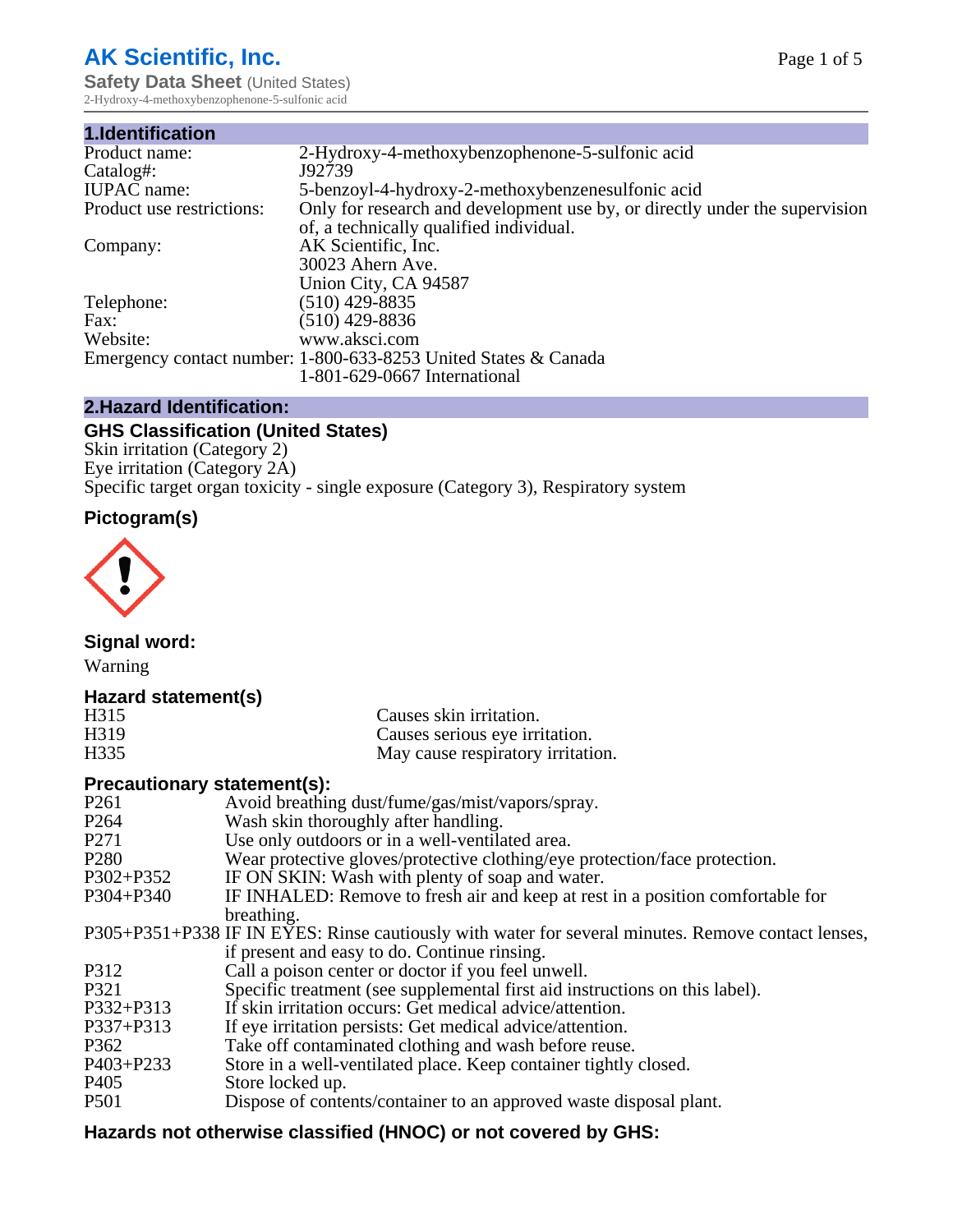#### None

| 3. Composition/Information on Ingredients |                 |  |
|-------------------------------------------|-----------------|--|
| Synonyms:                                 | <b>HMBS</b>     |  |
| $CAS#$ :                                  | $4065 - 45 - 6$ |  |
| Purity:                                   | 95%             |  |
| EC:                                       | 223-772-2       |  |

### **4. First Aid Measures**

**General Information:** Immediately remove any clothing contaminated by the product. Move out of dangerous area. Consult a physician and show this safety data sheet.

**Inhalation:** Move person to fresh air. If not breathing, give artificial respiration. If breathing is difficult, give oxygen. Obtain medical aid.

**Skin contact:** Immediately flush skin with running water for at least 15 minutes while removing contaminated clothing and shoes. Wash clothing before reuse. Obtain medical aid immediately. **Eye contact:** Immediately flush open eyes with running water for at least 15 minutes. Obtain medical aid immediately.

**Ingestion:** Do NOT induce vomiting without medical advice. Rinse mouth with water. Never administer anything by mouth to an unconscious person. Obtain medical aid immediately.

**Most important symptoms and effects, both acute and delayed:** No further information available. Please see sections 2 and 11.

**Indication of any immediate medical attention and special treatment needed:** No further information available.

#### **5. Fire Fighting Measures**

**Suitable extinguishing media:** Use water spray, dry chemical, carbon dioxide, or chemical foam. **Specific hazards arising from the chemical:** Carbon oxides, Sulfur oxides.

**Advice for firefighters:** As in any fire, wear a NIOSH-approved or equivalent, pressure-demand, self-contained breathing apparatus and full protective gear. During a fire, irritating and highly toxic gases may be generated by thermal decomposition or combustion.

# **6. Accidental Release Measures**

**Personal precautions, protective equipment and emergency procedures:** Wear protective equipment and keep unprotected personnel away. Ensure adequate ventilation. Remove all sources of ignition. Prevent further leak or spill if safe to do so. For personal protective equipment, please refer to section 8.

**Environmental precautions:** Do not let product enter drains, other waterways, or soil.

**Methods and materials for containment and cleaning up:** Prevent further leak or spill if safe to do so. Vacuum, sweep up, or absorb with inert material and place into a suitable disposal container. Consult local regulations for disposal. See section 13 for further disposal information.

#### **7. Handling and Storage**

**Precautions for safe handling:** Avoid contact with skin, eyes, and personal clothing. Wash hands thoroughly after handling. Avoid breathing fumes. Use only with adequate ventilation. Wear suitable protective clothing, gloves, and eye/face protection. Keep away from sources of ignition. Minimize dust generation and accumulation. Keep container tightly closed. Open and handle container with care. Do not eat, drink, or smoke while handling.

**Conditions for safe storage, including any incompatibilities:** Store in a tightly-closed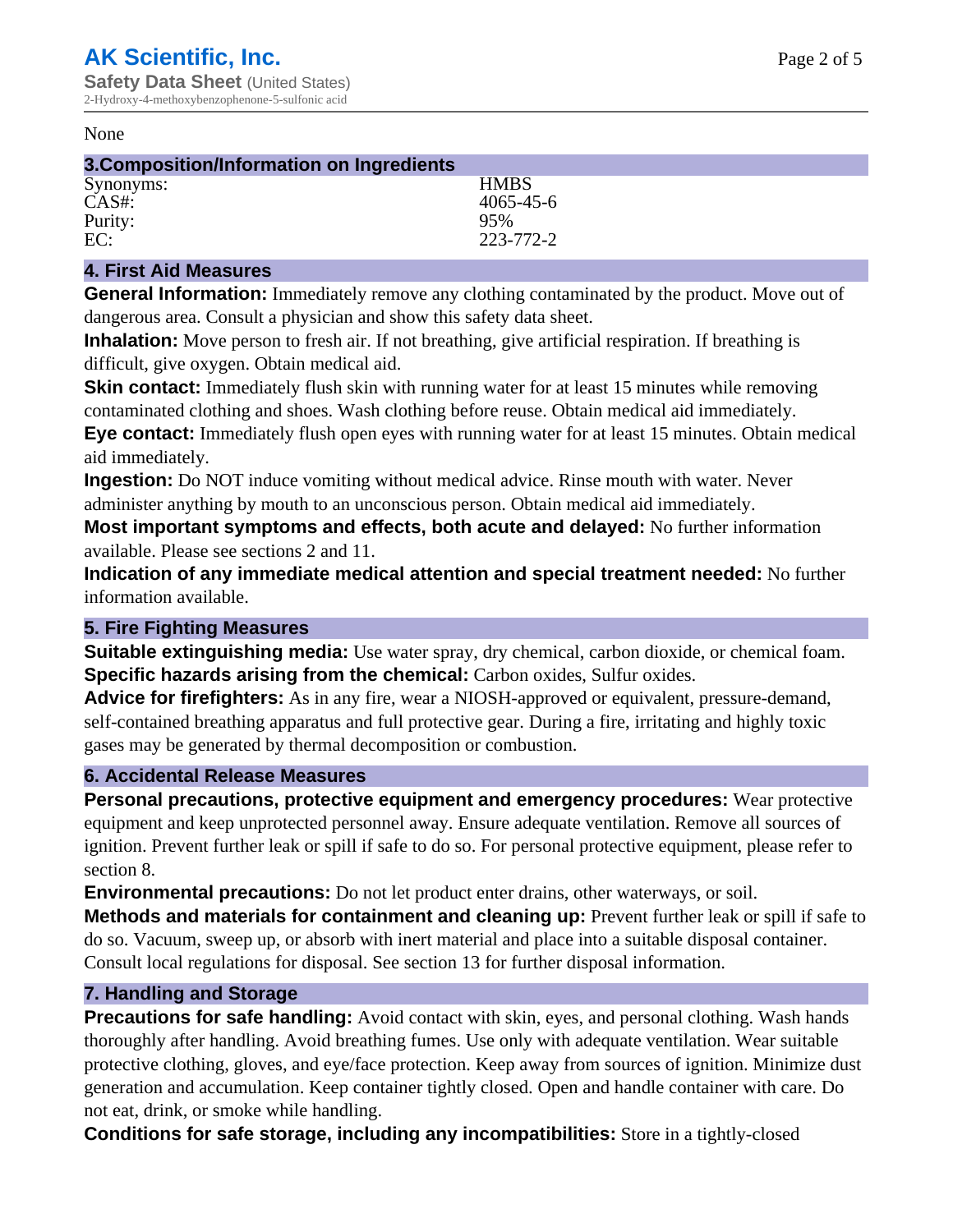container when not in use. Store in a cool, dry, well-ventilated area away from incompatible substances. Keep away from sources of ignition.

#### **8. Exposure Controls/Personal Protection**

#### **Exposure limits:**

| <b>OSHA PEL:</b>  | Not available. |
|-------------------|----------------|
| NIOSH REL:        | Not available. |
| <b>ACGIH TLV:</b> | Not available. |

**Appropriate engineering controls:** Avoid contact with skin, eyes, and clothing. Wash hands before breaks and immediately after handling the product. Facilities storing or utilizing this material should be equipped with an eyewash fountain. Use adequate general and local exhaust ventilation to keep airborne concentrations low.

#### **Personal protection**

| Eyes:        | Based on an evaluation of the eye or face hazards present, wear chemical splash-resistant<br>safety glasses or goggles with side protection. A face shield may be appropriate in some |
|--------------|---------------------------------------------------------------------------------------------------------------------------------------------------------------------------------------|
|              | workplaces. Use eyewear tested and approved under appropriate government standards<br>such as OSHA 29 CFR 1910.133 or EU EN166.                                                       |
| Hands:       | Wear gloves selected based on an evaluation of the possible hazards to hands and skin,                                                                                                |
|              | the duration of use, the physical conditions of the workplace, and the chemical resistance                                                                                            |
|              | and physical properties of the glove material.                                                                                                                                        |
|              | Skin and body: Protective clothing must be selected based on the hazards present in the workplace, the                                                                                |
|              | physical environment, the duration of exposure, and other factors. No fabric can provide                                                                                              |
|              | protection against all potential hazards; therefore it is important to select the appropriate                                                                                         |
|              | protective clothing for each specific hazard. At the minimum, wear a laboratory coat and                                                                                              |
|              | close-toed footwear.                                                                                                                                                                  |
| Respiratory: | Respirators are not a substitute for accepted engineering control measures such as<br>enclosure or confinement of the operation, general and local ventilation, and substitution      |
|              | of less toxic materials. When respiratory personal protective equipment is appropriate                                                                                                |
|              | based on an assessment of respiratory hazards in the workplace, use a NIOSH- or                                                                                                       |
|              | CEN-certified respirator.                                                                                                                                                             |

| 9. Physical and Chemical Properties |                        |  |  |
|-------------------------------------|------------------------|--|--|
| <b>Physical State:</b>              | White to yellow powder |  |  |
| Molecular Formula:                  | C14H12O6S              |  |  |
| Molecular Weight:                   | 308.31                 |  |  |
| Odor:                               | Not available.         |  |  |
| pH:                                 | Not available.         |  |  |
| <b>Boiling Point Range:</b>         | Not available.         |  |  |
| Freezing/Melting Point:             | $170^{\circ}$ C        |  |  |
| <b>Flash Point:</b>                 | Not available.         |  |  |
| <b>Evaporation Rate:</b>            | Not available.         |  |  |
| Flammability(solid,gas):            | Please see section 2.  |  |  |
| <b>Explosive limits:</b>            | Not available.         |  |  |
| Vapor Pressure:                     | Not available.         |  |  |
| Vapor Density:                      | Not available.         |  |  |
| Solubility:                         | Not available.         |  |  |
| <b>Relative Density:</b>            | Not available.         |  |  |
| Refractive Index:                   | Not available.         |  |  |
| Volatility:                         | Not available.         |  |  |
| <b>Auto-ignition Temperature:</b>   | Not available.         |  |  |
| <b>Decomposition Temperature:</b>   | Not available.         |  |  |
| <b>Partition Coefficient:</b>       | Not available.         |  |  |

#### **10. Stability and Reactivity**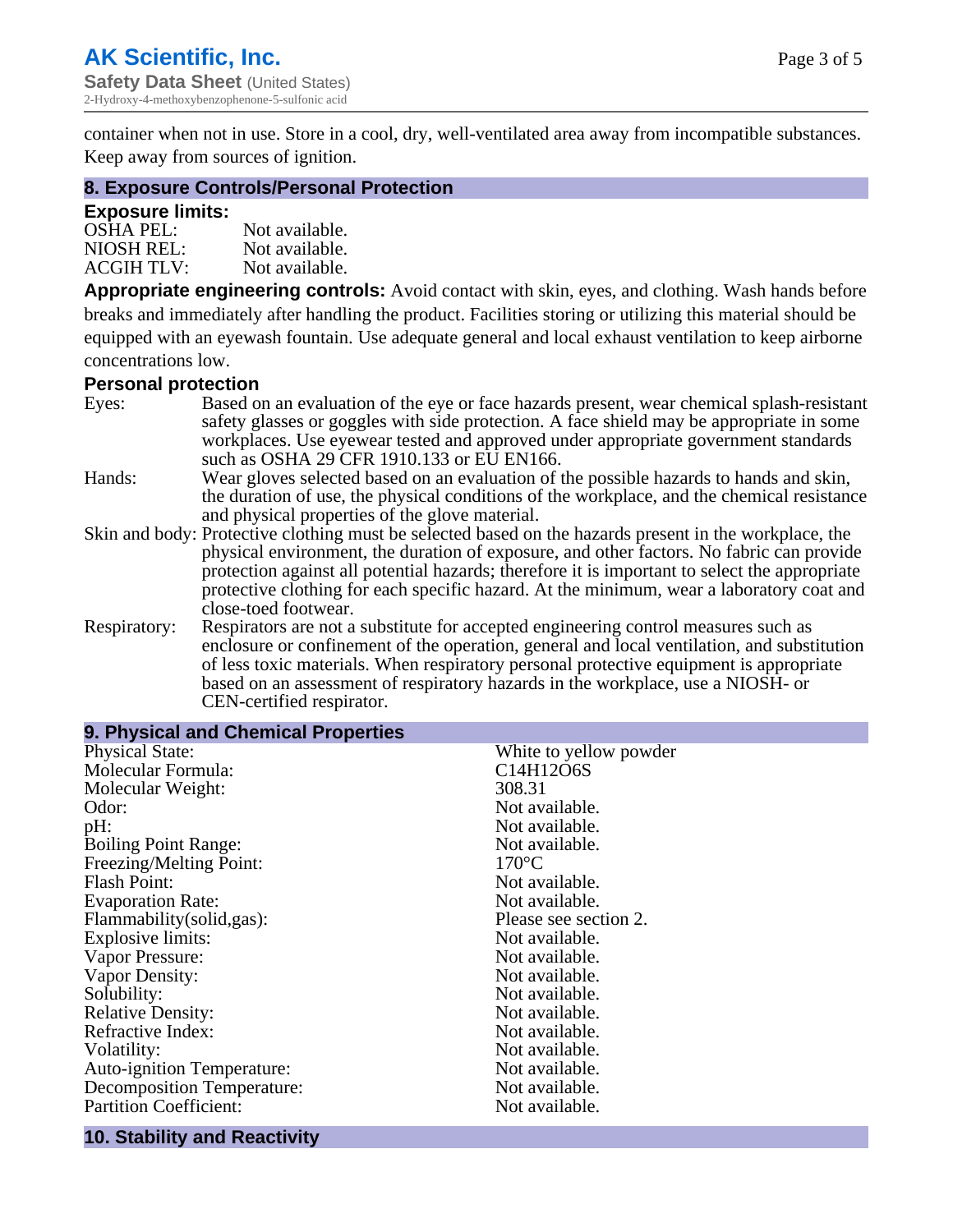| Reactivity:                         | Not available.                                       |
|-------------------------------------|------------------------------------------------------|
| Chemical stability:                 | Stable under recommended temperatures and pressures. |
| Possibility of hazardous reactions: | Not available.                                       |
| Conditions to avoid:                | Dust generation.                                     |
| Incompatible materials:             | Strong oxidizing agents.                             |
| Hazardous decomposition products:   | Carbon oxides, Sulfur oxides.                        |
|                                     |                                                      |

#### **11. Toxicological Information**

RTECS# DB5044300 Acute toxicity: Not available.<br>
Routes of exposure: This is a multiple in the link of exposure in the link of the link of exposure. Symptoms related to the physical,chemical and toxicological characteristics:

Inhalation,eye contact, skin contact, ingestion. Skin contact may result in inflammation characterized by itching, scaling, reddening, blistering, pain or dryness. Eye contact may result in redness, pain or severe eye damage. Inhalation may cause irritation of the lungs and respiratory system. Overexposure may result in serious illness or death.

#### **Carcinogenicity**

| IARC: | Not classified.                                                                                       |
|-------|-------------------------------------------------------------------------------------------------------|
| NTP:  | Not listed.                                                                                           |
| OSHA: | Not listed.                                                                                           |
|       | Acute toxic effects: Inflammation of the eye is characterized by redness, watering, and itching. Skin |
|       | inflammation is characterized by itching, scaling, reddening, or, occasionally,                       |
|       | blistering.                                                                                           |

| <b>12. Ecological Information</b> |                |  |
|-----------------------------------|----------------|--|
| Ecotoxicity:                      | Not available. |  |
| Persistence and degradability:    | Not available. |  |
| Bioaccumulative potential:        | Not available. |  |
| Mobility in soil:                 | Not available. |  |
| Other adverse effects:            | Not available. |  |

**13. Disposal Considerations** Chemical waste generators must determine whether a discarded chemical is classified as hazardous waste. US EPA guidelines for the classification determination are listed in 40 CFR 261.3. Additionally, waste generators must consult state and local hazardous waste regulations to ensure complete and accurate classification. Observe all federal, state and local regulations when disposing of the substance.

Disposal of packaging: Do not reuse containers. Dispose of as unused product.

| Not hazmat     |
|----------------|
| Not available. |
| Not available. |
| Not available. |
|                |
| Not DG         |
| Not available. |
| Not available. |
| Not available. |
|                |